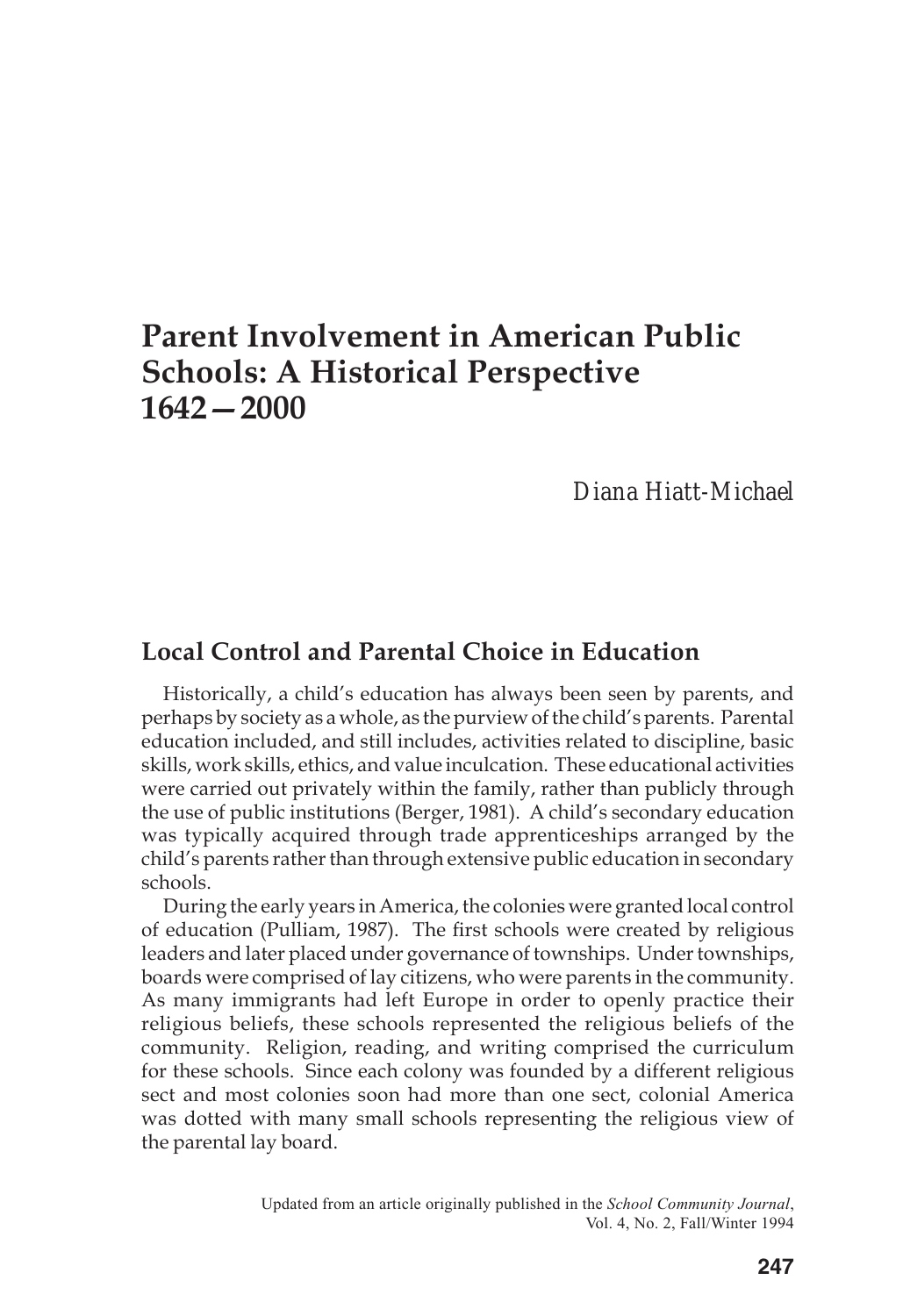Many schools were also organized along social class; this was especially so for the plantation states which attempted to emulate the class structure of Britain. The upper class and growing middle class created schools which catered to the social demands of these parents. These schools were supported by fees paid by parents. In response to concerns of philanthropists, charity schools were organized to provide rudimentary education to children who could not afford fees. In brief, the American scene in elementary education was one of local parental control of school governance, parental support of curriculum, parental choice of teachers, and parental support of religious teachings of the school.

However, as public education developed in America, parent involvement in education changed. To many, it seems parents have lost control over their children's education. Public educational institutions usurped and supplanted this parental function, some say, to the detriment of the children and the family. Recognizing this during the late twentieth century, many parents, as well as businessmen, politicians, and educators, began to express renewed concern about choice and parent involvement in public education as a possible option to what many see as an outmoded and ineffective public education system. A spate of national task force reports, epitomized by *A Nation at Risk* (Gardener, 1983), reiterated the rising need to connect the child's home life with school expectations. These reports expressed the importance of parent involvement in a child's school life.

What caused the apparent separation between the child's parents and schooling? Answering this question is the focus of this historical examination of parent involvement in American public schooling.

### **The Emergence of American Public Education**

The late sixteenth and early seventeenth century was a fertile period of exploration of ideas concerning the social contract and public education as espoused by Locke, Rousseau, and others (Spring, 1986). Perhaps as a result, the shift from parent education to public education occurred first in Europe and then was transmitted to America.

During this period, in the North American colonies under British rule, local colonial authorities had jurisdiction over education. Separated from their mother country, the new colonies responded directly to local needs. For example, as early as 1642, Massachusetts colony, the leading colony regarding educational issues, passed a law which required all parents to provide their children with education in reading, religion, and a trade. When local leaders observed that some parents were not teaching their children to read, they pressed for a law which mandated that all towns of 50 inhabitants or more hire a teacher who could be paid out of local funds.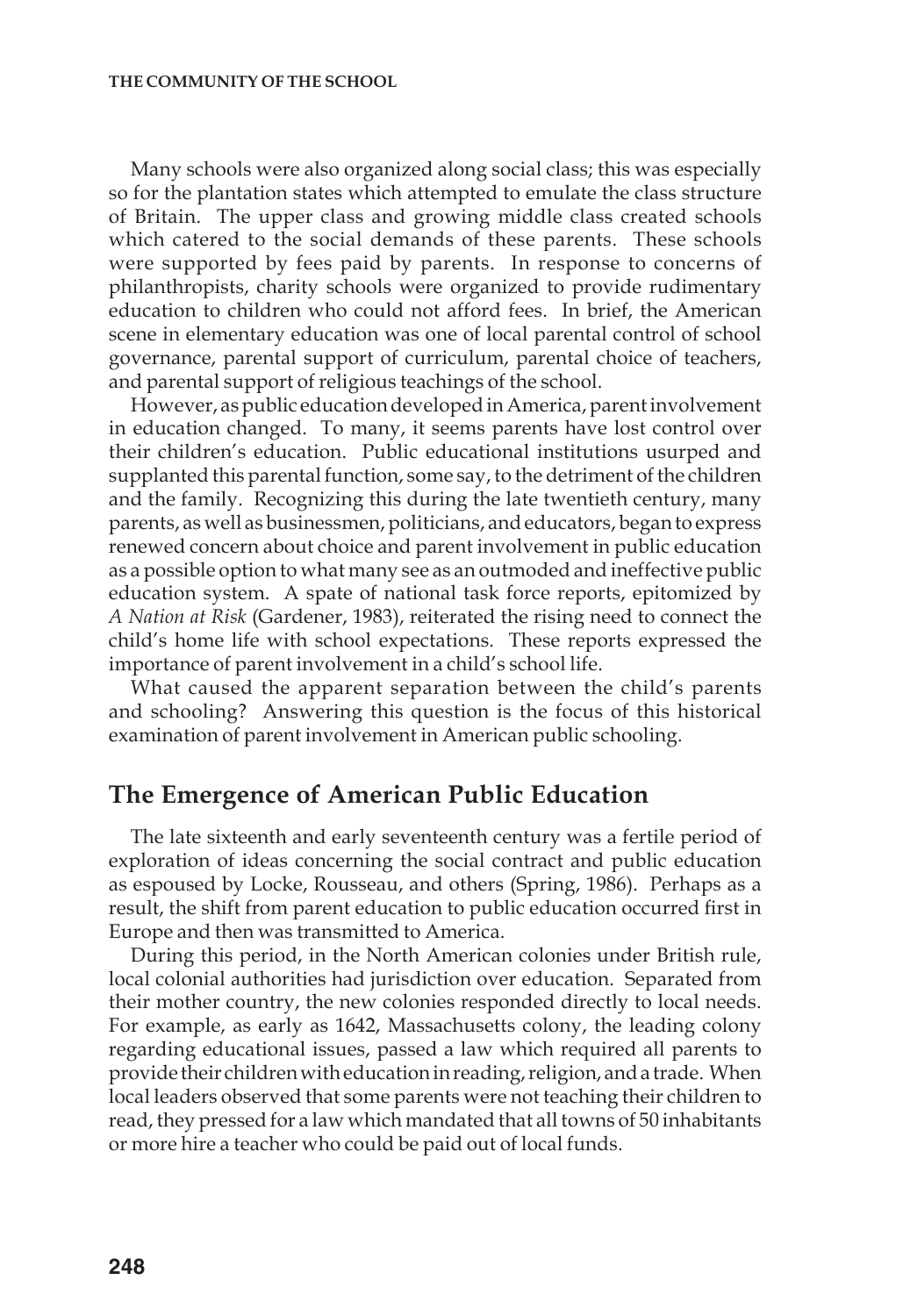However, it was not until the Revolutionary War era that the sustained support for tax-supported universal education is reported (Pulliam, 1987). In the eighteenth century many American leaders, such as Benjamin Rush and George Washington, advocated national elementary education supported by federal or state taxes. In particular, Thomas Jefferson (1779/1961) eloquently argued for public education for all children in the Commonwealth of Virginia. His argument was that America's citizens required certain basic skills in order to function in a democratic society. These skills included reading, writing, and rhetoric. Because most of America's European immigrants did not possess such skills, and were, therefore, incapable of properly educating their own children in them, Jefferson stated that Virginia should provide public schooling for every child. He believed that citizens required the ability to read the printed word and communicate clearly in both oral and written form in order to be free to make rational decisions in the community and nation. He feared that uninformed citizens could easily become pawns of political activists. His bill supported three years of public schooling under local control. However, his notion of universal public elementary education was not supported by the legislators of Virginia. They preferred to allow parents individual choice of private and religious schools rather than support public schools.

In nineteenth century America, Jefferson's view of universal public education with equal educational opportunity for every child regardless of ability to pay captured the sentiment of the American public and polity. DeTocqueville (1835/1946) noted after a nineteenth century visit to America, "There reigns an unbelievable outward equality in America." This apparent value placed on equality among the classes noted during the late colonial period continued as the nation developed. The eloquent voices of educational reformers were heard throughout the nineteenth and twentieth century in support of public education and equality of opportunity. In the mid-1800s, the leadership of Horace Mann and Henry Barnard was notable. Mann's vision of the common school led to the development of a public school system in almost every state by 1860.

However, as analyzed by noted historian Lawrence Cremin in *Transformation of the American School*, it was the public school administrators who crafted the public school system of the twentieth century. Their work rested on the belief that public schooling provided the forum in which all the diverse elements of America's native and immigrant society acquired a common culture. Their efforts were exemplified by William Torrey Harris, Superintendent of St. Louis Public Schools and later U. S. Commissioner of Education. Faced with ever-increasing student enrollments, he met this rising demand for schools with scientifically-managed, graded elementary and secondary schools. John Dewey, an early twentieth century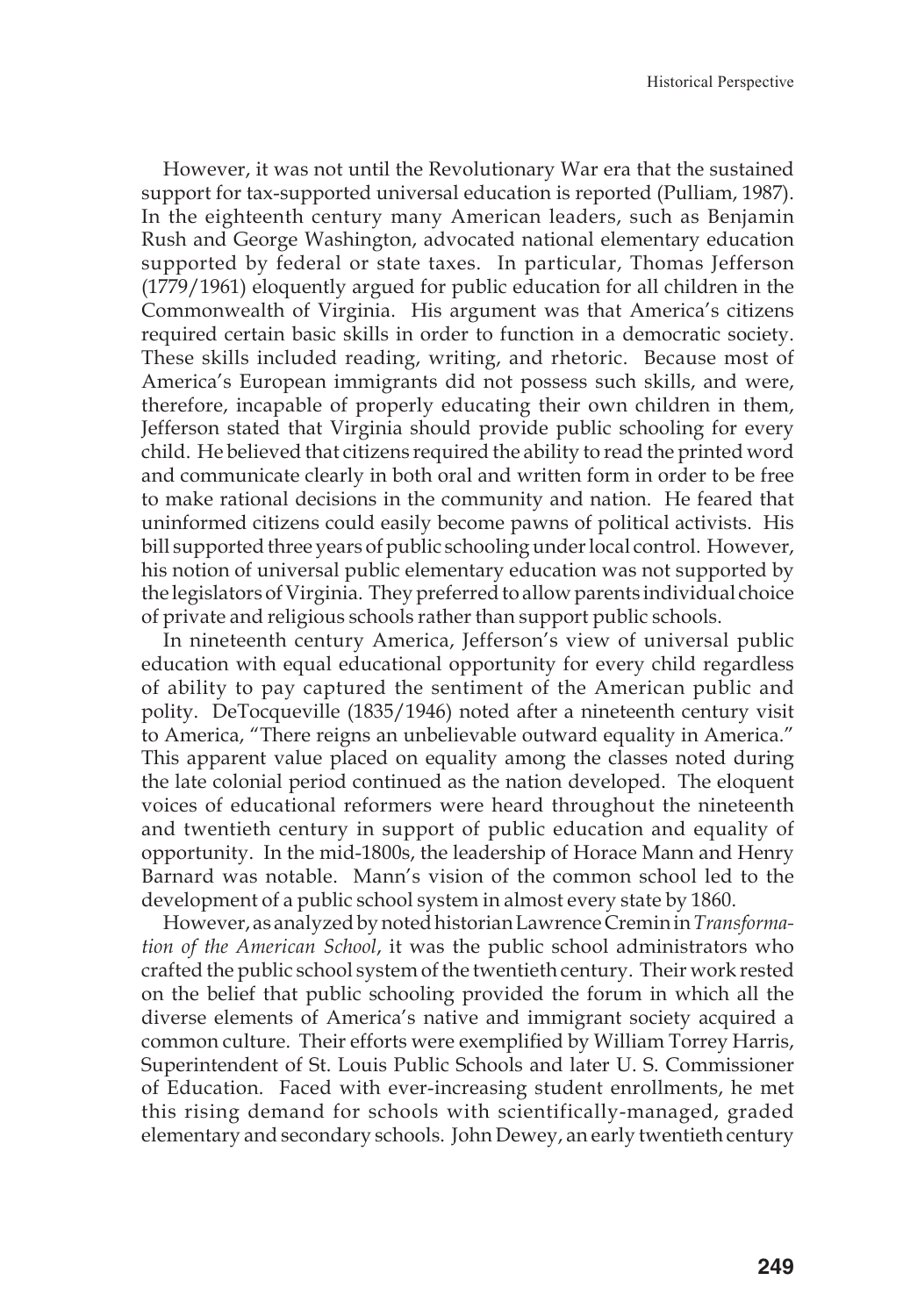philosopher, captured continuing interest in his "progressive" community schools, a concept which rested on public schooling. His beliefs were modified by Ralph W. Tyler, who fervently expounded free universal public schooling, providing the major influence on all students throughout the 1900s. As late as the mid-twentieth century, many supported the egalitarian Jeffersonian model as one that would serve the educational desires of *all parents* for their children, not only that of the poor, minority, and immigrant population of the United States. By the second half of the nineteenth century, only a percentage of elementary children were educated in private schools. Most parents of lower, middle, and upper middle classes considered the graded public school to be the educational choice. Because children from all ethnic groups and social backgrounds attended the public schools, it appeared that public schools were providing the "melting pot" for the diverse cultures of America.

However, the opposing view, differential educational opportunity or public school choice, appears in recent years to have attracted a strong following. Supporters of this view believe that choice relates to greater parent involvement in the kind of education their children receive. These proponents support differential education not only among America's moneyed intellectual and business elite, who have always preferred private education for their children, but also increasingly among the rising middle class who are the product of what is now seen by many as an outmoded and ineffective public education system. Therein lies the source of the tension and friction between the advocates of free universal public education and the proponents for parental school choice.

# **The Press for Compulsory Education and Child Labor Laws**

Pre-Revolutionary educational practices and trends tended to be on a state-by-state basis during the Revolutionary period under the Articles of Confederation and along the lines of colonial Massachusetts where, for example, educational practices continued to evolve along new and broader patterns of public instruction. Under the Constitution of the post-Revolutionary United States, the responsibility for the education of each state's citizens has been reserved to the individual state or to the people.

The watershed year 1852 marks the passage of America's first compulsory education law in Massachusetts. Gradually, other states followed Massachusetts' lead. However, as late as 1885, only sixteen out of the then 38 states had similar compulsory education laws.

During the nineteenth century, hordes of unemployed immigrant children were pressed by their parents into the mines, mills, and factories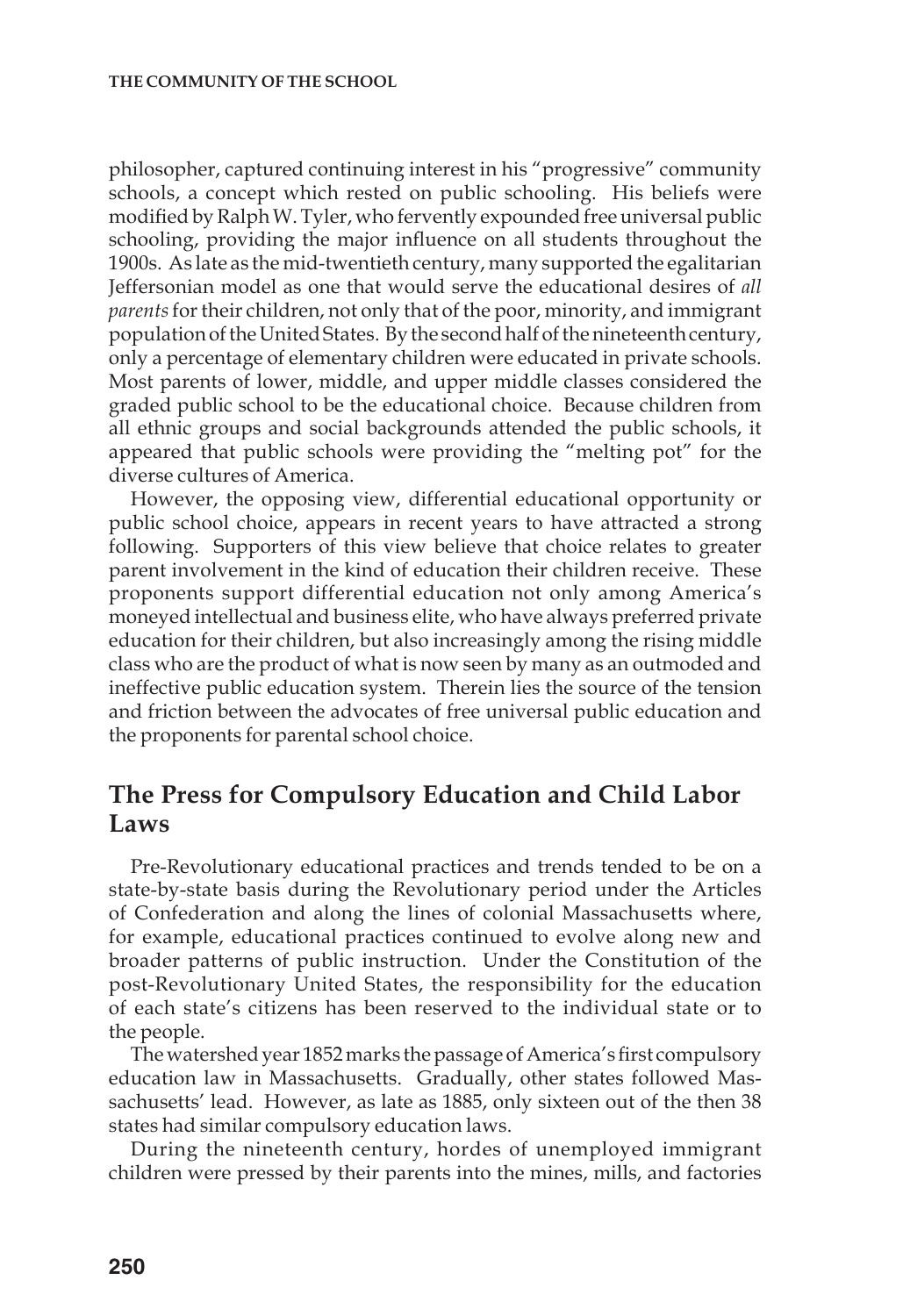of the industrial revolution in order to supplement the family's subsistence wages (Rippa, 1988). The family needed the money to survive. Likewise on the family farm, parents needed child labor for planting and harvesting crops, tending the farm animals, and a host of other survival chores. Consequently, parents had little or no motivation and could ill afford economically to send their children to school.

As a result of this exploitation of low-wage child labor, the labor market was glutted with cheap labor. The primary political pressure to change this situation came from the working men who formed labor unions and went on strike for higher wages. In order for such strikes to be successful, labor unions enlisted politicians to enact child labor laws. These laws limited an industrialist's ability to exploit the labor of children.

However, these laws alone proved insufficient to keep children out of the workplace and gangs of unemployed urban children ran the city streets creating havoc. Compulsory school attendance and truancy laws were needed in addition to force parents to relinquish their children's wages. By 1918, all states had passed such legislation (Rippa, 1988). These laws made it illegal for a parent to keep a child out of school without the permission of school authorities and carried stiff fines for noncompliance. To further assure compliance, names of new immigrants were reported to school authorities by immigration authorities. Such laws spelled the death knell for parent involvement and control over their children's education.

Children were required to attend public schools for increasingly longer periods of time. This lengthy institutionalization of children was camouflaged by reformers who argued the advantages of public education for the betterment of society. To this end, coercion of students into classrooms was condoned. Others supported the compulsory education and truancy laws because of fear of large numbers of unsupervised, unemployed immigrant children who roamed the streets. This fear is exemplified in this district superintendent's comment:

Citizens should support compulsory education to save themselves from the rapidly increasing herds of nonproducers . . . to save themselves from the wretches who prey upon society like wild beasts. For such children, the state should establish labor schools so that children can be taught not only how to read but how to work (Tyack, 1974).

# **The Development of School Bureaucratization and Professionalization of Teachers**

The bureaucratization of the American educational system emerged as a result of four combined forces—the growing American population, the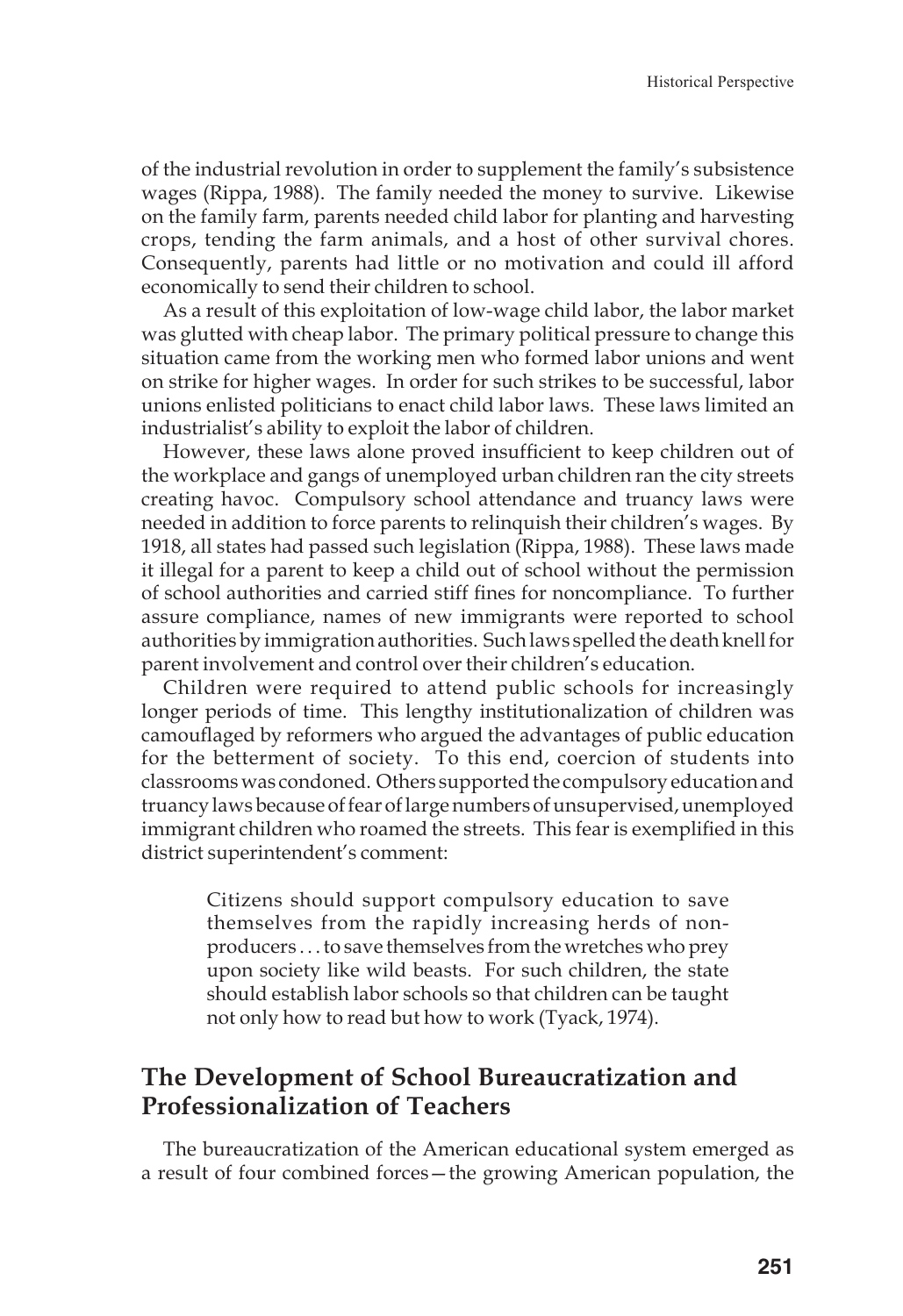growth of the industrial centers, the urbanization of the nation, and the utilization of scientific management techniques in business and industry. Bureaucratization is commonly defined as the formation of a hierarchical organization of an institution with defined procedures, roles, and functions of personnel. The early American schools were generally large single-room, multi-age schoolhouses organized and operated by the locally hired teacher. In 1848, the first graded elementary school was opened in Massachusetts. This new organization represented the factory model of schooling and utilized a graded curriculum. The teacher in each classroom focused on content assigned to that grade. Children were classified by grade. The haphazard individualized instruction of early schooling was replaced with an efficient systems approach to specialized curriculum for each grade. The graded school concept spread across states where it was quickly adopted in all modern schools in response to the increasing numbers of children in urban areas (Cremin, 1961).

In conjunction with the graded school plan, many teachers were required to staff each school and the office of principal was added for efficient management of the school's operation. The increased numbers of schools within a town led to the formation of the superintendent's position, a role developed to assure uniformity across schools.

Mann and Barnard were instrumental leaders in the mid-1800s for the bureaucratization of public schools and the professionalization of faculty. Their intent was to bring the scientific management of the industrial age to the education of children. They recommended processes of standardization and systemization so that the growing public schools could operate effectively in the industrialized society. Mann promoted professional education of teachers in normal schools. Both men supported the notion that education of children should be in the hands of the professional teacher and administrator. Their belief was that parents did not possess the time, knowledge, or talents necessary for a child to meet the challenges of the emerging technology. Therefore, the parent should turn over the process of education to professionals hired by the state.

Barnard argued for the reduction of lay control of public schools. Instead of schools directly reporting to financial boards, Barnard felt that there should be general state financial support for public schooling. As Commissioner of Education in the states of Rhode Island and Connecticut, Barnard worked with evangelical fervor to increase state control and reduce local control of schools.

The developing bureaucratization of schools was intended to make the operation more equitable. For example, teachers and administrators would be hired on professional qualifications rather than on personal favoritism or nepotism. However, the stress on equity and systems management increased layers of bureaucracy. These layers separated the parents from the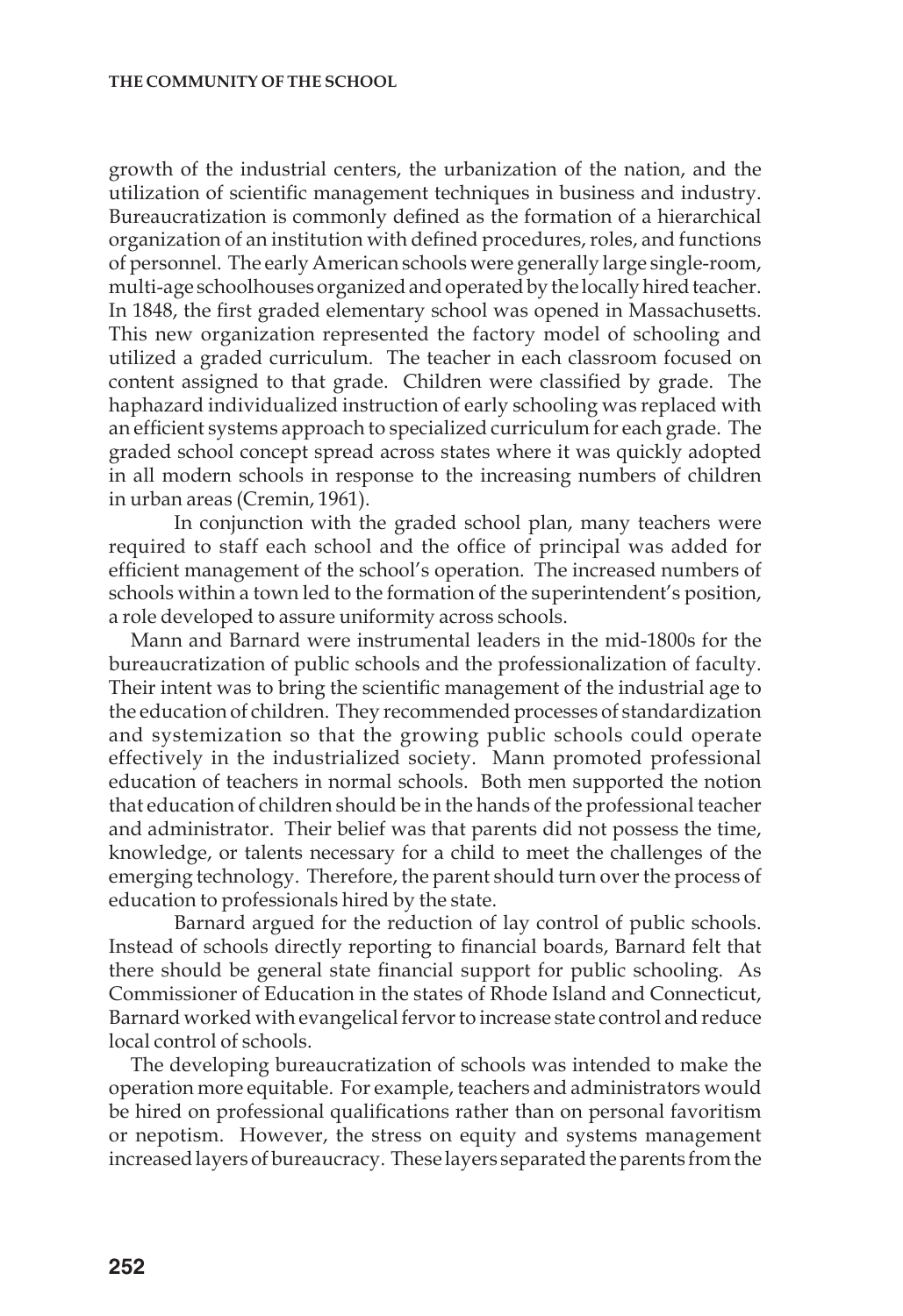daily decision-making operations of the educational process. The control of schools by lay parent boards was subsumed by school superintendents. Boards of Education evolved into figureheads who were manipulated by the professional superintendent. Davies (1992) commented that the "Professionalism of administrators and teachers led to keeping parents out of power influence." Michael Katz (1975), as part of his analysis of control of education, stated:

Development of more elaborate and specific written regulations was intended to make the operation of the school system more routine, that is, more impartial and equitable, and the removal of the school board from ward politics was designed to remove the schools from partisanship as well as to foster increased coordination through centralization. It offered specific advantages to practicing schoolmen in their quest for professionalism.

Professionalization may be defined as the process by which the administrators of the bureaucracy credential themselves and those practitioners who might seek a license to practice under the bureaucracy. During the twentieth century the requirements to become a teacher changed from graduation from a secondary school to graduation from a five-year approved college program (Tyler, 1992). The normal schools, considered quality professional education in the 1800s, were gradually absorbed by colleges. By 1900, one-quarter of four-year colleges offered professional training in education. States began to require licensing of teachers to assure quality control. Teachers were required to be part of the best educated. In this professional education of teachers, teachers acquired shared standards of professional practice. The continued press for more education for teachers separated the social and cultural level of the teacher from that of the school's parents in many communities and urban centers. Shipman (1987) reported that lower class parents were hesitant to enter schools because schools belonged to the middle and upper class professionals.

From the above, it is apparent that the educational system in the United States has gone through the process of bureaucratization and professionalization. However, bureaucratization of the educational system and increased professionalization of teachers have reduced parental influence in public schooling. The bureaucracy controls the schools, and parents feel powerless over this overwhelming system. The system controls governance, daily administration, curriculum content, and hiring faculty. In addition, the professionalization of faculty separates the teacher from the parent, placing the role of "expert" upon the teacher and administrator.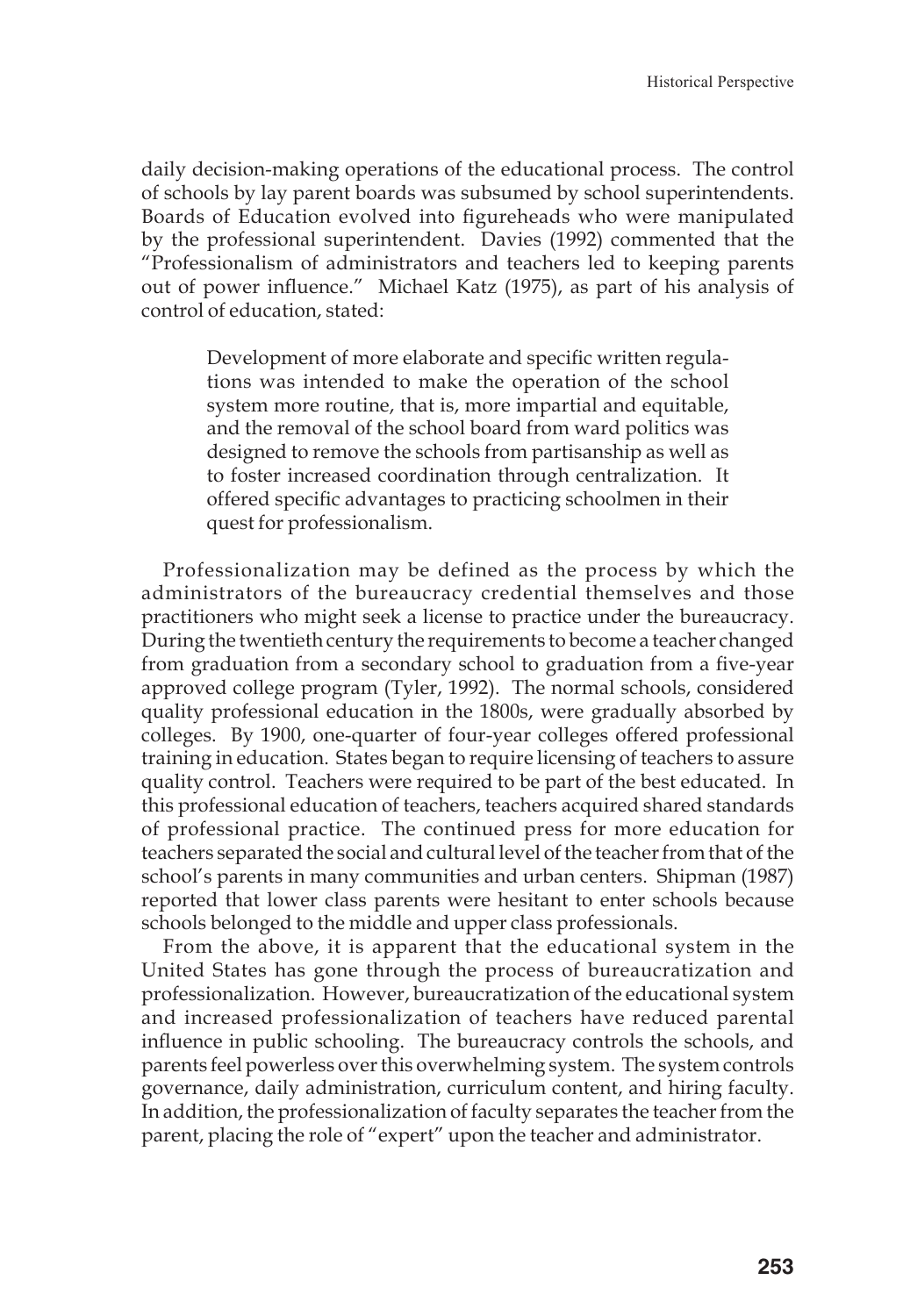# **Parental Challenges to Public School Bureaucracy**

#### **The Development of the Parent/Teacher Association**

The increasing separation between parent control and public school was perceived by parents. Mothers sought intervention and formed the National Congress of Mothers (NCM) in 1897. This group, comprised of middle and upper class mothers, met with teachers on Saturdays and expressed their concerns to the school principal through petitions. These mothers studied school curricula, became informed about child growth and development, and encouraged other parents to be active in the school. They were particularly active in securing public school kindergarten programs and health programs. The NCM worked for children and youth programs through national, state, and local volunteer units. The influence of this group spread rapidly and formed the basis of the Parent/Teacher Association (PTA) which is active on almost every American school site today. Butts and Cremin (1953) stated:

Parent-Teacher Associations grew by leaps and bounds, and in a few communities even the student began to be listened to with more appreciation and respect as the notion of a "community school" began to capture the imagination and loyalty of those members of the professional and the public who were genuinely devoted to improving the school.

The PTA helped to "Americanize newcomers to the country and to teach middle class parenting" (Davies, 1992). This group connected the home and school during the first part of the twentieth century. By the 1940s, parents of all social classes considered the monthly PTA meeting a mandatory community event.

#### **Court Challenges**

During the last three decades of the twentieth century, parents increasingly have resorted to courts in order to effect changes within the bureaucracy of the public schools. These parents began to hammer at the public school monolith, created by a century of increasing school bureaucracy. They were joined by social reformers. Their concerted efforts were loud and demanding. Rivlin (1964) remarked that:

As parents became more enlightened with more education they became more vocal in their demands as to what schools should offer. The parents of American school children are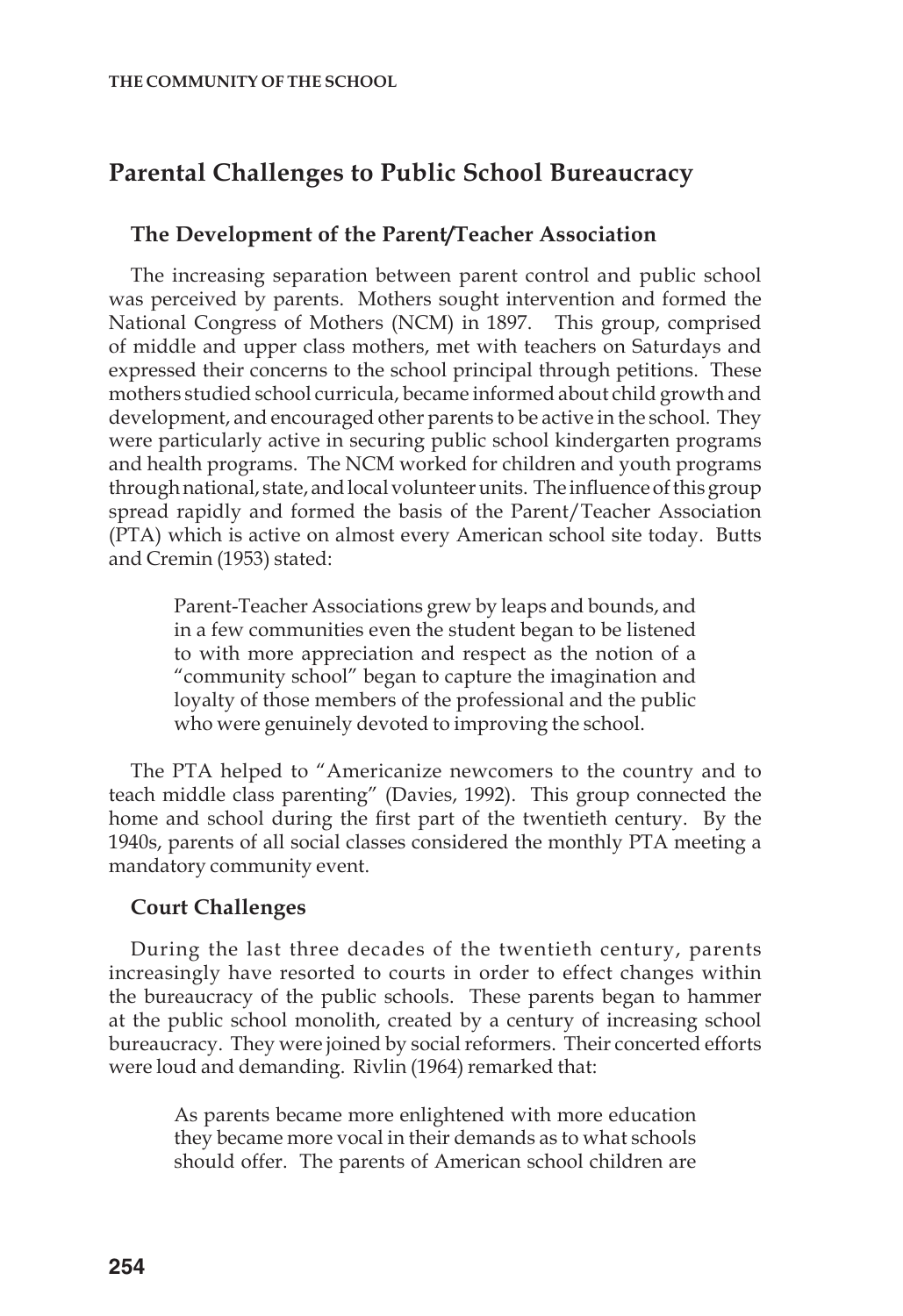increasingly vocal. It is to be expected that parents who hear the spectacular charges that are made by critics of education should wonder why changes are not made in the way schools are run.

Parents became involved in legal battles which focused on equality of educational opportunities (Wirt & Kirst, 1975). In a landmark court case, *Brown v. Board of Education of Topeka*, the court ruled that separate schools for black and white children were not providing equality of educational opportunity. This ruling led to several desegregation cases in major cities such as Boston, Detroit, and Los Angeles, which forced public schools to reorganize student populations to reflect ethnic diversity. *Serrano v. Priest*, a suit involving Serrano, a public school parent, resulted in a decision ordering state-wide equalization of school funding. *Lau v. Nichols* promoted bilingual education programs so that non-English speaking students equally benefited from public education. The ruling on *Pennsylvania Association for Retarded Children v. Commonwealth of Pennsylvania* led to legislation for equal access for handicapped children.

#### **Development of Parent Involvement Programs**

In conjunction with court rulings, parent involvement was assisted by the diligent labors of educational researchers whose studies pointed out the positive influence parent involvement and parent education had upon student achievement in schools. This knowledge was incorporated into educational legislation, which mandated parent involvement components. The first federally funded legislation, namely Project Head Start in 1964 for disadvantaged children in the inner cities and the Elementary and Secondary Education Act of 1965, required that parents serve on school advisory boards and participate in classroom activities. Education for All Handicapped Act in 1974 required parents be an active partner in determining their child's educational program. Each handicapped student was to have an individually developed program. This program was to be developed by teacher, parent, child, and specialists. Parents had to initiate the child's entrance and exit from the program.

Following the development of Head Start programs, there was increased growth in early childhood education programs for all social classes. This increase was directly related to increased numbers of mothers, single and married, participating in the workforce outside the home while their children were still very young. Information generated by Head Start and other federally funded research studies promoted parent involvement in these programs. Forms of parent involvement included serving on advisory boards, acting as a teacher assistant in the classroom, participating in school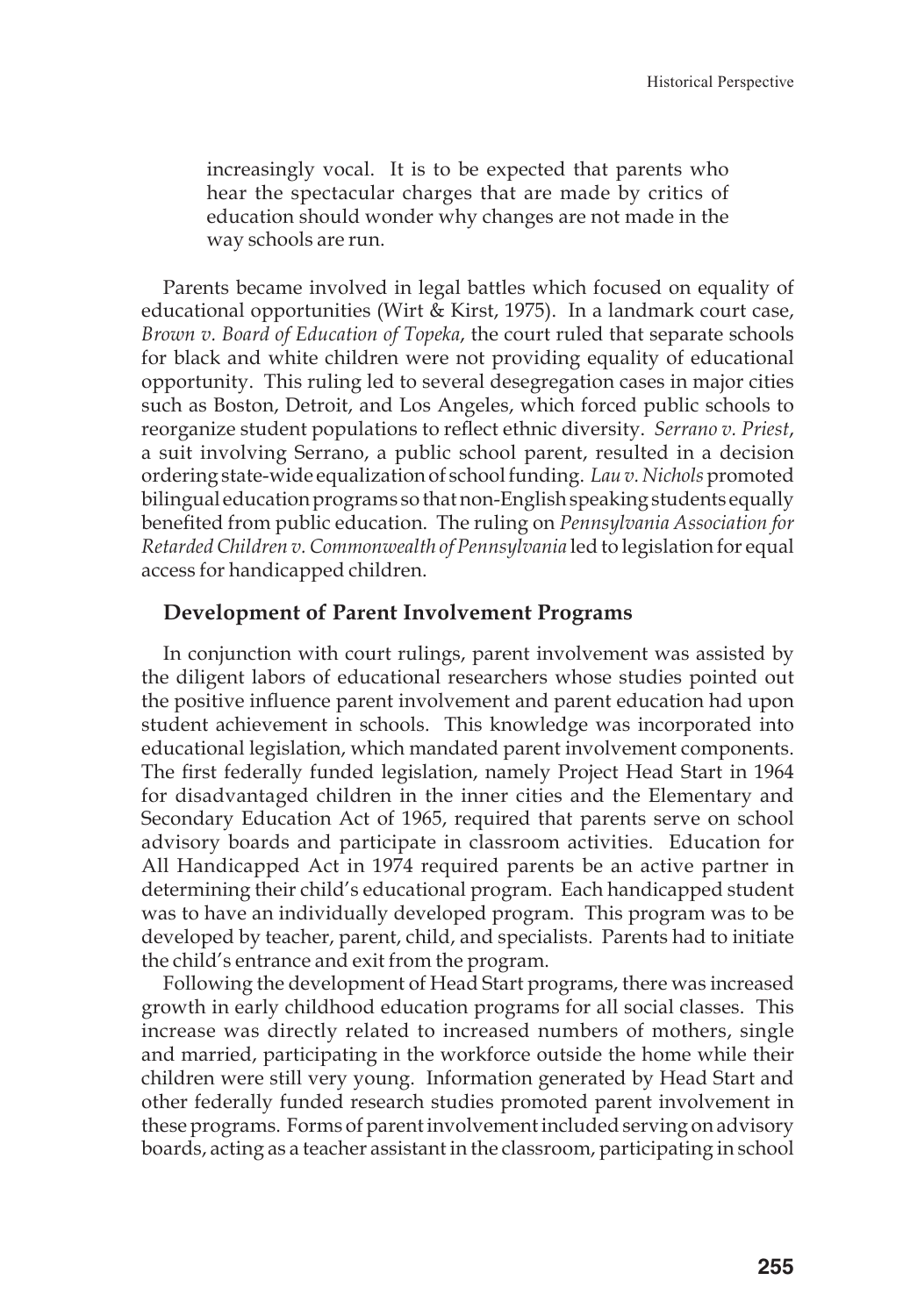events, working in the school office and other related school activities, and participating in parent education classes. The early childhood programs encouraged an open dialogue between the professional teacher and the parent. Many policymakers of the 1990s advocate that the model of parent involvement developed in early childhood programs be emulated in the elementary and secondary schools (Tyler, 1992).

#### **Home Schooling**

In response to desegregation rulings, school districts created plans publicly to transport children from neighborhood schools in order to create ethnically diverse schools. Many parents became so enraged with this situation that they removed their children from public schools and enrolled them in private schools, created new schools, or began home schooling. Home schooling, ardently advocated by John Holt in the 1970s, has become a powerful parental involvement outcome of the desegregation movement (Fantini, 1987). Armed with knowledge of court cases and parents' rights over their child's education, these parents are teaching their children at home (Millard, 1989). In many states, the parents work under the auspices of a licensed public school teacher. Although the number of home schoolers is small in comparison to public school students, federal reports indicate that their numbers are rapidly increasing (Davies, 2000).

#### **School Restructuring and Site-based Management**

School restructuring, a major movement expressed in educational literature and professional addresses, commenced in the mid-1980s. This movement may open the doors of all public schools to increased parent involvement. School restructuring advocates site-based management, in which school districts return control to school sites. Each school is to have a governing board whose membership must include a majority of local school parents. This governing board would determine curriculum, create budgets, hire faculty, and organize the school facilities, students, and faculty. This movement holds promise to restore local parental control. Funds to support the development of school restructuring have been provided by many states.

### **Summary**

The pendulum has swung from strong parent involvement in the home and community based schools of the agrarian seventeenth century to the bureaucratic factory model schools of the industrial revolution. The pendulum appears to be swinging back again, slowly at first, but gathering momentum, towards schooling which increasingly involves parents.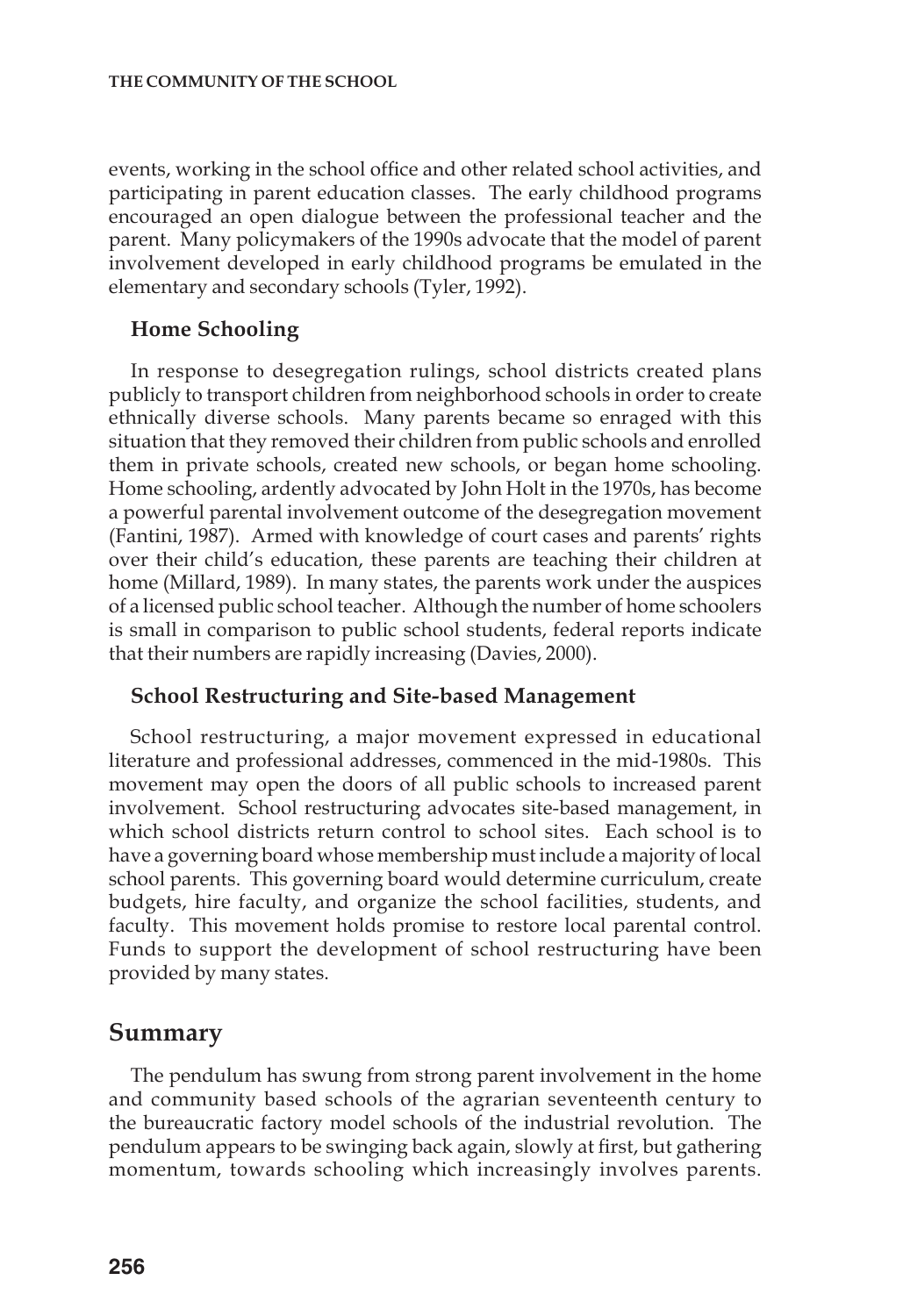This movement will reflect the effects of the emerging culture based on information technology and telecommunications on the lives of children, parents, and schools. Parent involvement has emerged in the 1900's as a major issue in public schooling and one that affects the diverse aspects of American education such as school organization, goverance, school finance, curriculum, and teacher education. Goals 2000 (1994) included parent involvement as one of eight national goals and includes research funding for Family, School, Community Partnerships at John Hopkins University and at the Office for Educational Research.

At present a tension often exists between professionals, on the one hand, who espouse the concept that they alone are qualified to make complex decisions affecting the education of our nation's children, and parents, on the other hand, who believe that they should have a voice in their children's compensatory public education. Cutler (2000) reported that between 1991 and 1999, thirty-five states passed laws approving charter schools, schools that involve parents in all aspects of school decision-making. In addition, three states have supported parental choice in the form of voucher plans and others are considering various forms of school vouchers. The 1990s witnessed other open forums for dialogue between the two groups, such as site-based management meetings, development of school-based parent centers and home-schooling contracts. Such forums will provide opportunities to bridge the gap between the two groups and create new ways for parents and public school professionals to interact. Collaboration among the various constituencies is critical to mutual understanding and support between the school and home, as interdependent not independent entities.

#### **References**

Berger, E. H. (1981). *Parents as partners in education.* St. Louis: The C. V. Mosby Co.

- Butts, F. R. & Cremin, L. A. (1953). *A history of education in American culture*. New York: Henry Holt and Company.
- Cremin, L. (1961). *The transformation of the school*. New York: Vintage Books.
- Cutler, W. W. III. (2000). *Parents and schools: The 150-year struggle for control in American education.* Chicago: The Unversity of Chicago Press.
- Davies, D. (April, 2000). Interview with author. Institute of Responsive Education, Marblehead, MA.

Fantini, M. (1986-89). Interviews with author. University of Massachusetts.

- Jefferson, T. & Lee, G. C. (1961). *Crusade against ignorance: Thomas Jefferson on education*. New York: Teachers College Press. (Original work published 1779).
- Katz, M. B. (1975). *Class bureaucracy and schools.* New York: Praeger Publishers.
- Mann, H. (1957). *The republic and the school*. L. Fremin (Ed.). New York: Bureau of Publications, Teachers College, Columbia University.
- Millard, A. W. (1989). *Home schools and the law.* Unpublished manuscript, Pepperdine University.
- National Commission on Excellence in Education. (1983). *A nation at risk: The imperative for educational reform*. Washington, DC: U.S. Government Printing Office.